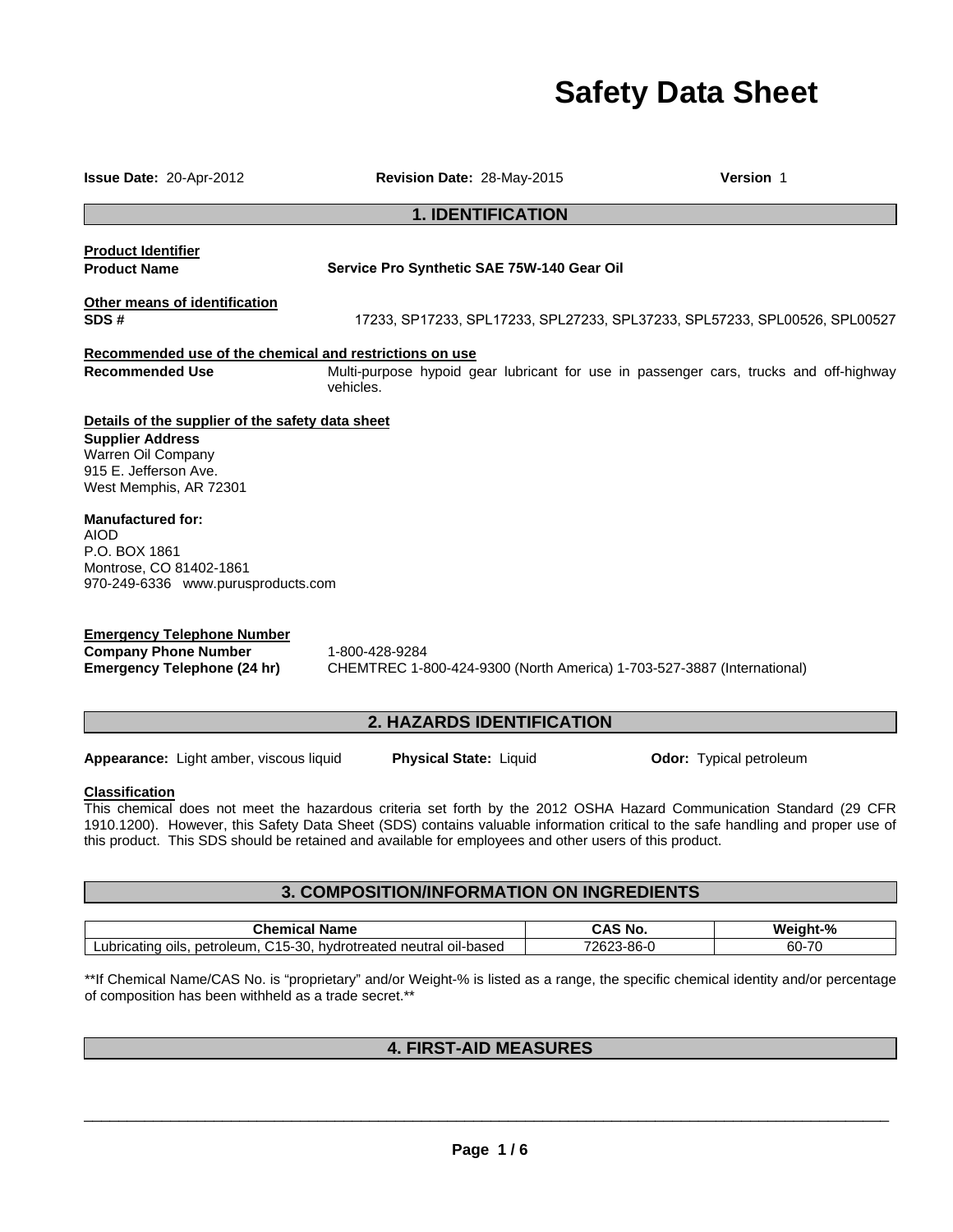| <b>First Aid Measures</b>           |                                                                                                                         |  |
|-------------------------------------|-------------------------------------------------------------------------------------------------------------------------|--|
| <b>General Advice:</b>              | Provide this SDS to medical personnel for treatment.                                                                    |  |
| <b>Eye Contact</b>                  | Flush thoroughly with plenty of water for at least 15 minutes, lifting lower and upper eyelids.<br>Consult a physician. |  |
| <b>Skin Contact</b>                 | Wash off immediately with plenty of water for at least 15 minutes.                                                      |  |
| <b>Inhalation</b>                   | Remove to fresh air.                                                                                                    |  |
| Ingestion                           | Clean mouth with water and drink afterwards plenty of water.                                                            |  |
| Most important symptoms and effects |                                                                                                                         |  |
| Symptoms:                           | May cause mild skin and eye irritation.                                                                                 |  |
|                                     | Indication of any immediate medical attention and special treatment needed                                              |  |
| <b>Notes to Physician:</b>          | Treat symptomatically.                                                                                                  |  |

\_\_\_\_\_\_\_\_\_\_\_\_\_\_\_\_\_\_\_\_\_\_\_\_\_\_\_\_\_\_\_\_\_\_\_\_\_\_\_\_\_\_\_\_\_\_\_\_\_\_\_\_\_\_\_\_\_\_\_\_\_\_\_\_\_\_\_\_\_\_\_\_\_\_\_\_\_\_\_\_\_\_\_\_\_\_\_\_\_\_\_\_\_

# **5. FIRE-FIGHTING MEASURES**

#### **Suitable Extinguishing Media**

Dry chemical. Foam. Carbon dioxide  $(CO<sub>2</sub>)$ . Water spray (fog).

**Unsuitable Extinguishing Media:** Not determined.

#### **Specific Hazards Arising from the Chemical**

This material can burn but will not readily ignite. This material will release vapors when heated above the flash point temperature that can ignite when exposed to a source of ignition. In enclosed spaces, heated vapor can ignite with explosive force. Mists or sprays may burn at temperatures below the flash point.

| <b>Hazardous Combustion</b> |  |  | Carbon oxides. Aldehydes. Ketones. Sulfur oxides. Nitrogen oxides (NOx). |
|-----------------------------|--|--|--------------------------------------------------------------------------|
| <b>Products:</b>            |  |  |                                                                          |

#### **Protective equipment and precautions for firefighters**

As in any fire, wear self-contained breathing apparatus pressure-demand MSHA/NIOSH (approved or equivalent) and full protective gear.

### **6. ACCIDENTAL RELEASE MEASURES**

#### **Personal precautions, protective equipment and emergency procedures**

**Personal Precautions:** Use personal protective equipment as required. Remove all sources of ignition.

**Environmental Precautions:** See Section 12 for additional Ecological Information.

#### **Methods and material for containment and cleaning up**

**Methods for Containment:** Prevent further leakage or spillage if safe to do so.

**Methods for Clean-up:** Take up small spills with absorbent pads. Large spills may be taken up with pump or vacuum.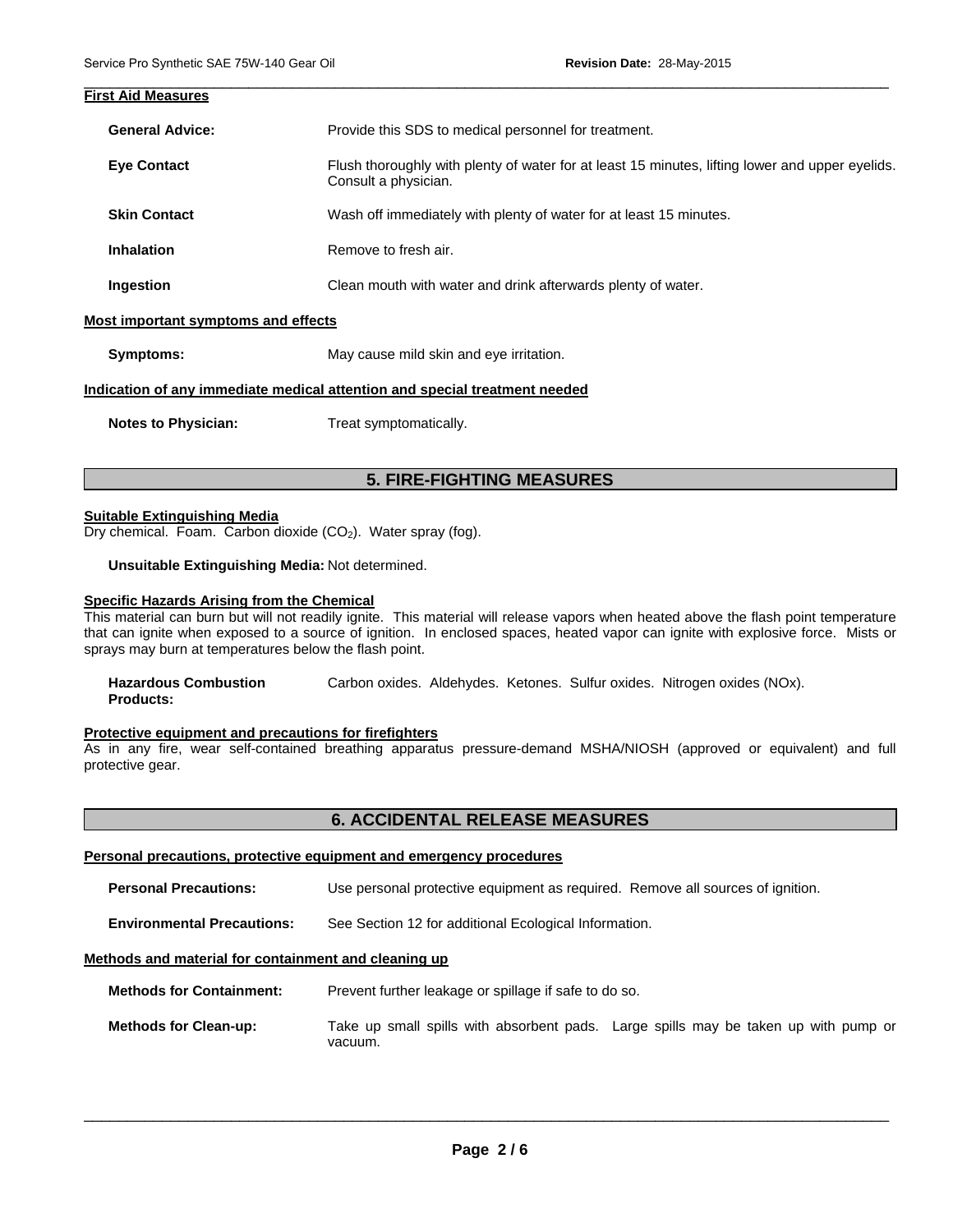## $\Box$ **7. HANDLING AND STORAGE**

#### **Precautions for safe handling**

**Advice for Safe Handling:** Handle in accordance with good industrial hygiene and safety practice.

#### **Conditions for safe storage, including any incompatibilities**

| <b>Storage Conditions:</b> | Keep container tightly closed and store in a cool, dry and well-ventilated place. Keep away<br>from heat, sparks, and flame. Empty containers retain product residues. |  |
|----------------------------|------------------------------------------------------------------------------------------------------------------------------------------------------------------------|--|
| Incompatible Materials:    | Strong oxidizing agents.                                                                                                                                               |  |

# **8. EXPOSURE CONTROLS/PERSONAL PROTECTION**

#### **Exposure Guidelines**

#### **Appropriate engineering controls**

| <b>Engineering Controls:</b>                     | Apply technical measures to comply with the occupational exposure limits. Showers.<br>Eyewash stations. Ventilation systems.                                              |
|--------------------------------------------------|---------------------------------------------------------------------------------------------------------------------------------------------------------------------------|
|                                                  | Individual protection measures, such as personal protective equipment                                                                                                     |
| <b>Eye/Face Protection:</b>                      | Wear safety glasses. Wear chemical goggles or face shield if splash or mist occurs.                                                                                       |
| <b>Skin and Body Protection:</b>                 | Use impervious gloves for prolonged contact. Wear oil-impervious garments if contact is<br>unavoidable.                                                                   |
| <b>Respiratory Protection:</b>                   | If mist is generated (heating, spraying) and engineering controls are not sufficient, wear<br>approved organic vapor respirator suitable for oil mist.                    |
| <b>General Hygiene</b><br><b>Considerations:</b> | Use good hygiene when handling petroleum product. Launder contaminated clothing<br>before reuse. Excessive misting may cause slippery floors - wear appropriate footwear. |

# **9. PHYSICAL AND CHEMICAL PROPERTIES**

#### **Information on basic physical and chemical properties**

| <b>Physical State:</b><br>Appearance:<br>Color: | Liquid<br>Light amber, viscous liquid<br>Light amber | Odor<br><b>Odor Threshold:</b> | Typical petroleum<br>Not determined |
|-------------------------------------------------|------------------------------------------------------|--------------------------------|-------------------------------------|
| <b>Property</b>                                 | Values                                               | <b>Remarks • Methods</b>       |                                     |
| рH                                              | Not determined                                       |                                |                                     |
| <b>Melting Point/Freezing Point</b>             | Not determined                                       |                                |                                     |
| <b>Boiling Point/Boiling Range</b>              | Not determined                                       |                                |                                     |
| <b>Flash Point</b>                              | > 182 °C / 360 °F                                    |                                |                                     |
| <b>Evaporation Rate</b>                         | Not determined                                       |                                |                                     |
| <b>Flammability (Solid, Gas)</b>                | Not determined                                       |                                |                                     |
| <b>Upper Flammability Limits</b>                | Not determined                                       |                                |                                     |
| <b>Lower Flammability Limits</b>                | Not determined                                       |                                |                                     |
| <b>Vapor Pressure</b>                           | Not determined                                       |                                |                                     |
| <b>Vapor Density</b>                            | Not determined                                       |                                |                                     |
| <b>Specific Gravity</b>                         | 0.89                                                 |                                |                                     |
| <b>Water Solubility</b>                         | Insoluble                                            |                                |                                     |
| Solubility in other solvents                    | Not determined                                       |                                |                                     |
| <b>Partition Coefficient</b>                    | Not determined                                       |                                |                                     |
| <b>Auto-Ignition Temperature</b>                | Not determined                                       |                                |                                     |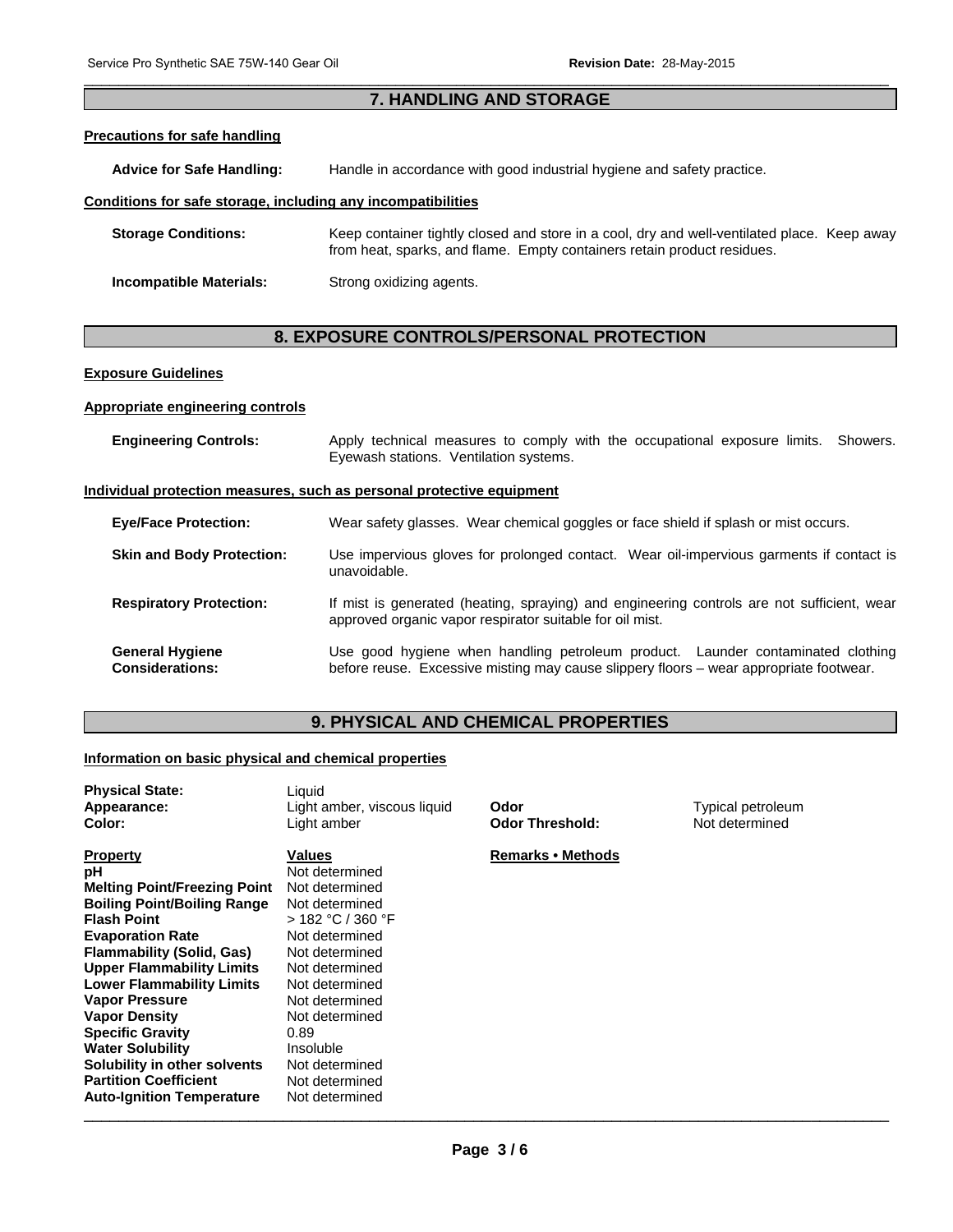| <b>Decomposition Temperature</b> | Not determined |
|----------------------------------|----------------|
| <b>Kinematic Viscosity</b>       | Not determined |
| <b>Dynamic Viscosity</b>         | Not determined |
| <b>Explosive Properties</b>      | Not determined |
| <b>Oxidizing Properties</b>      | Not determined |

## **10. STABILITY AND REACTIVITY**

#### **Reactivity**

Not reactive under normal conditions.

#### **Chemical Stability**

Stable under recommended storage conditions.

#### **Possibility of Hazardous Reactions**

None under normal processing.

**Hazardous Polymerization:** Hazardous polymerization does not occur.

#### **Conditions to Avoid**

Avoid formation of mists. Keep away from extreme heat, sparks, open flame and incompatible materials.

#### **Incompatible Materials**

Strong oxidizing agents.

#### **Hazardous Decomposition Products**

Decomposition of this product may yield oxides of boron, calcium, magnesium, nitrogen, phosphorus, sulfur including hydrogen sulfide and zinc as well as carbon monoxide, carbon dioxide and/or low molecular weight hydrocarbons.

# **11. TOXICOLOGICAL INFORMATION**

#### **Information on likely routes of exposure**

| <b>Product Information</b> |                          |
|----------------------------|--------------------------|
| <b>Eye Contact:</b>        | Avoid contact with eyes. |
| <b>Skin Contact:</b>       | Avoid contact with skin. |
| Inhalation:                | Do not inhale.           |

**Ingestion:** Do not ingest.

#### **Component Information**

| <b>Chemical Name</b>                                                                | Oral LD50            | Dermal LD50             | <b>Inhalation LC50</b>  |
|-------------------------------------------------------------------------------------|----------------------|-------------------------|-------------------------|
| Lubricating oils, petroleum, C15-30<br>hydrotreated neutral oil-based<br>72623-86-0 | $>$ 5000 mg/kg (Rat) | $>$ 2000 mg/kg (Rabbit) | $= 2.18$ mg/L (Rat) 4 h |

#### **Information on physical, chemical and toxicological effects**

**Symptoms:** Please see Section 4 of this SDS for symptoms.

#### **Delayed and immediate effects as well as chronic effects from short and long-term exposure**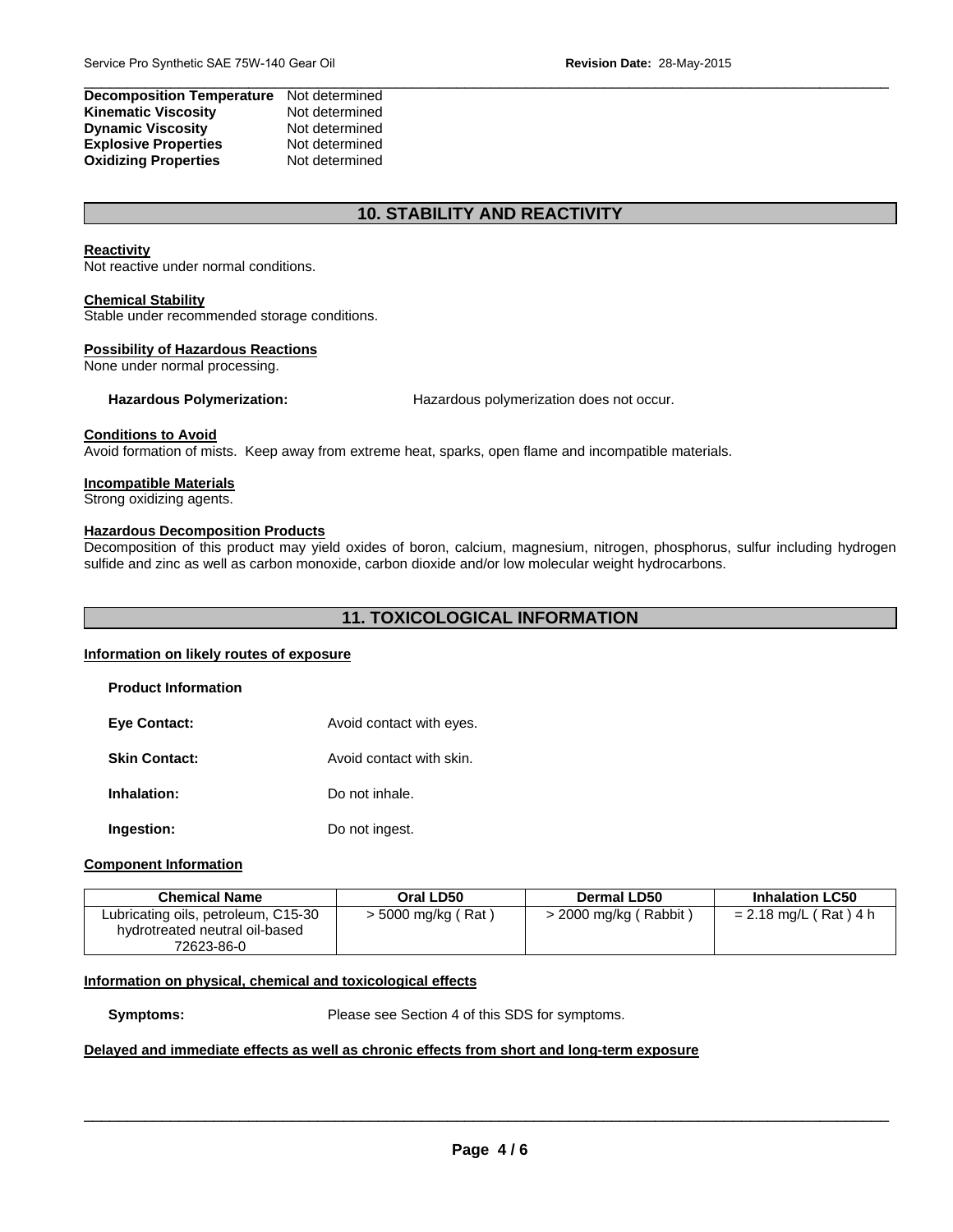$\Box$ **Carcinogenicity:** Based on the information provided, this product does not contain any carcinogens or potential carcinogens as listed by OSHA, IARC or NTP.

# **Numerical measures of toxicity**

Not determined.

# **12. ECOLOGICAL INFORMATION**

#### **Ecotoxicity**

This product is not classified as environmentally hazardous. However, this does not exclude the possibility that large or frequent spills can have a harmful or damaging effect on the environment.

| <b>Chemical Name</b>                                                                         | Algae/aquatic<br>plants | Fish                                        | <b>Toxicity to</b><br>microorganisms | <b>Crustacea</b>                      |
|----------------------------------------------------------------------------------------------|-------------------------|---------------------------------------------|--------------------------------------|---------------------------------------|
| Lubricating oils,<br>petrolelum, C15-30,<br>hydrotreated neutral oil-<br>based<br>72623-86-0 |                         | 5000: 96 h Oncorhynchus<br>mykiss mg/L LC50 |                                      | 1000: 48 h Daphnia magna<br>mg/L EC50 |

#### **Persistence/Degradability**

Not determined.

# **Bioaccumulation**

Not determined.

#### **Other Adverse Effects**

Not determined.

#### **13. DISPOSAL CONSIDERATIONS**

#### **Waste Treatment Methods**

| <b>Disposal of Wastes:</b>     | Disposal should be in accordance with applicable regional, national and local laws and<br>regulations. |
|--------------------------------|--------------------------------------------------------------------------------------------------------|
| <b>Contaminated Packaging:</b> | Disposal should be in accordance with applicable regional, national and local laws and<br>regulations. |

# **14. TRANSPORT INFORMATION**

**Note** Please see current shipping paper for most up to date shipping information, including exemptions and special circumstances.

**DOT** Not regulated

| <b>IATA</b> | Not regulated |
|-------------|---------------|
|-------------|---------------|

**IMDG** Not regulated

# **15. REGULATORY INFORMATION**

#### **International Inventories**